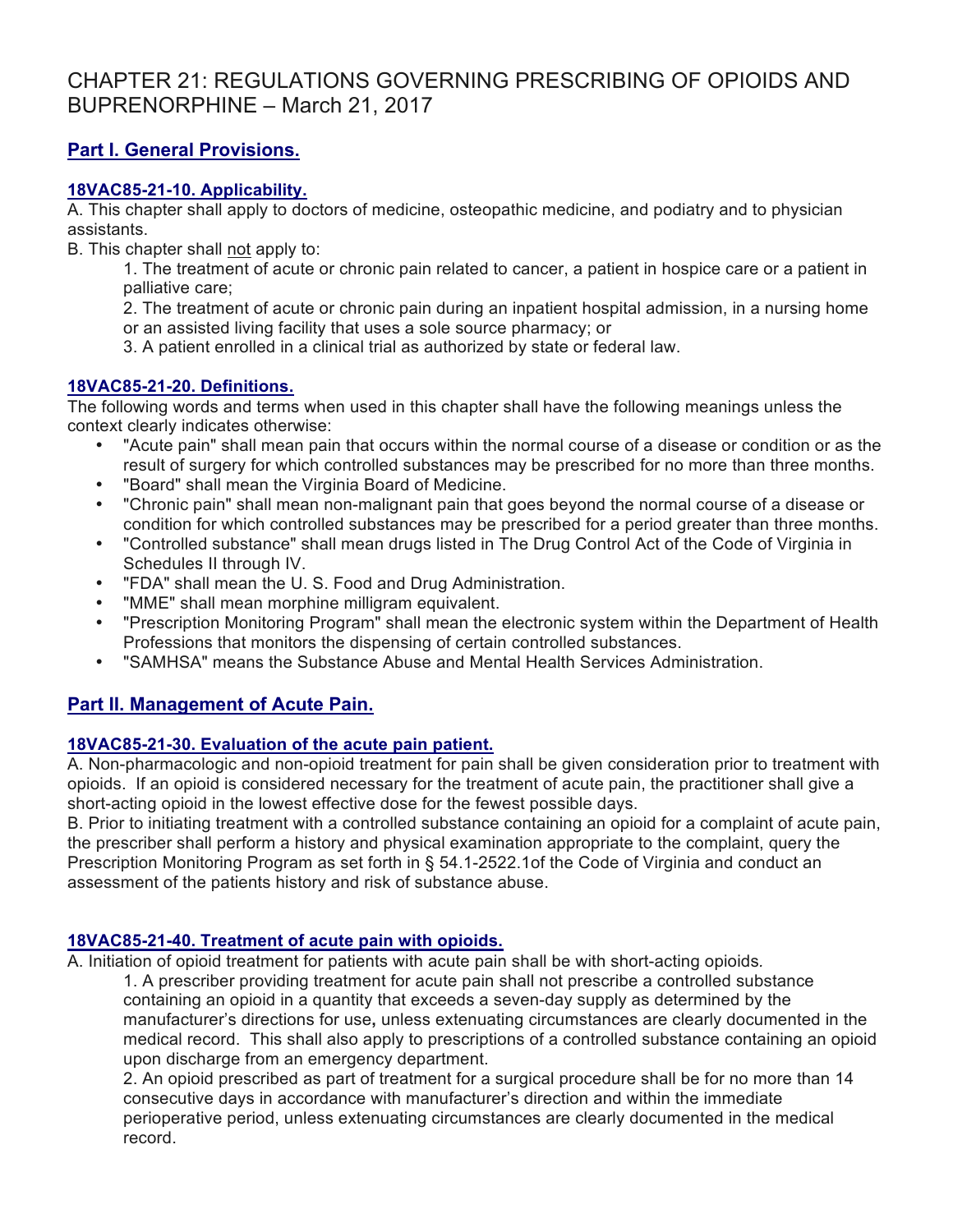B. Initiation of opioid treatment for all patients shall include the following:

1. The practitioner shall carefully consider and document in the medical record the reasons to exceed 50 MME/day.

2. Prior to exceeding 120 MME/day, the practitioner shall document in the medical record the reasonable justification for such doses or refer to or consult with a pain management specialist. 3. Naloxone shall be prescribed for any patient when risk factors of prior overdose, substance abuse, doses in excess of 120 MME/day, or concomitant benzodiazepine is present.

C. Due to a higher risk of fatal overdose when opioids are prescribed with benzodiazepines, sedative hypnotics, carisoprodol, and tramadol, the prescriber shall only co-prescribe these substances when there are extenuating circumstances and shall document in the medical record a tapering plan to achieve the lowest possible effective doses if these medications are prescribed.

D. Buprenorphine is not indicated for acute pain in the outpatient setting, except when a prescriber who has obtained a SAMHSA waiver is treating pain in a patient whose primary diagnosis is the disease of addiction.

### **18VAC85-21-50. Medical records for acute pain.**

The medical record shall include a description of the pain, a presumptive diagnosis for the origin of the pain, an examination appropriate to the complaint, a treatment plan and the medication prescribed or administered to include the date, type, dosage, and quantity prescribed or administered.

# **Part III. Management of Chronic Pain.**

### **18VAC85-21-60. Evaluation of the chronic pain patient.**

A. Prior to initiating management of chronic pain with a controlled substance containing an opioid, a medical history and physical examination, to include a mental status examination, shall be performed and documented in the medical record, including:

- 1. The nature and intensity of the pain;
- 2. Current and past treatments for pain;
- 3. Underlying or coexisting diseases or conditions;

4. The effect of the pain on physical and psychological function, quality of life and activities of daily living;

5. Psychiatric, addiction and substance abuse history of the patient and any family history of addiction or substance abuse;

- 6. A urine drug screen or serum medication level;
- 7. A query the Prescription Monitoring Program as set forth in § 54.1-2522.1 of the Code of Virginia;
- 8. An assessment of the patients history and risk of substance abuse; and
- 9. A request for prior applicable records.

B. Prior to initiating opioid treatment for chronic pain, the practitioner shall discuss with the patient the known risks and benefits of opioid therapy and the responsibilities of the patient during treatment to include securely storing the drug and properly disposing of any unwanted or unused drugs. The practitioner shall also discuss with the patient an exit strategy for the discontinuation of opioids in the event they are not effective.

#### **18VAC85-21-70. Treatment of chronic pain with opioids.**

A. Non-pharmacologic and non-opioid treatment for pain shall be given consideration prior to treatment with opioids.

B. In initiating and treating with an opioid, the practitioner shall:

- 1. Carefully consider and document in the medical record the reasons to exceed 50 MME/day;
- 2. Prior to exceeding 120 MME/day, the practitioner shall document in the medical record the

reasonable justification for such doses and refer to or consult with a pain management specialist.

3. Prescribe naloxone for any patient when risk factors of prior overdose, substance abuse, doses in excess of 120 MME/day, or concomitant benzodiazepine is present; and

4. Document the rationale to continue opioid therapy every three months.

C. Buprenorphine may be prescribed or administered for chronic pain in formulation and dosages that are FDA-approved for that purpose.

D. Due to a higher risk of fatal overdose when opioids, including buprenorphine, are given with other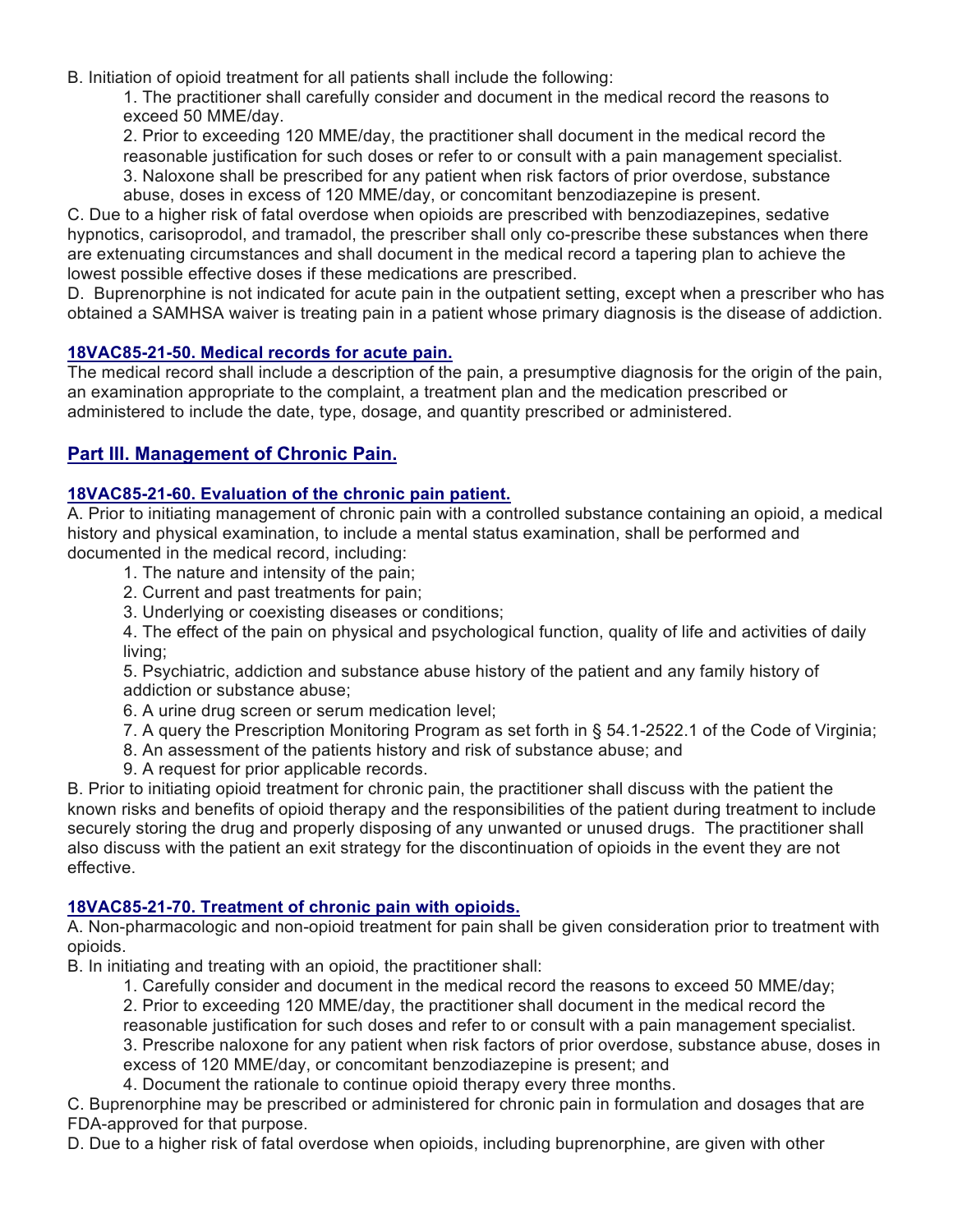opioids, benzodiazepines, sedative hypnotics, carisoprodol, and tramadol, the prescriber shall only coprescribe these substances when there are extenuating circumstances and shall document in the medical record a tapering plan to achieve the lowest possible effective doses of these medications if prescribed. E. The practitioner shall regularly evaluate for opioid use disorder and shall initiate specific treatment for opioid use disorder, consult with an appropriate healthcare provider, or refer the patient for evaluation and treatment if indicated.

# **18VAC85-21-80. Treatment plan for chronic pain.**

A. The medical record shall include a treatment plan that states measures to be used to determine progress in treatment, including but not limited to pain relief and improved physical and psychosocial function, quality of life, and daily activities.

B. The treatment plan shall include further diagnostic evaluations and other treatment modalities or rehabilitation that may be necessary depending on the etiology of the pain and the extent to which the pain is associated with physical and psychosocial impairment.

C. The prescriber shall document in the medical records the presence or absence of any indicators for medication misuse, abuse or diversion and shall take appropriate action.

### **18VAC85-21-90. Informed consent and agreement for treatment for chronic pain.**

A. The practitioner shall document in the medical record informed consent, to include risks, benefits and alternative approaches, prior to the initiation of opioids for chronic pain.

B. There shall be a written treatment agreement, signed by the patient, in the medical record that addresses the parameters of treatment, including those behaviors which will result in referral to a higher level of care, cessation of treatment, or dismissal from care.

C. The treatment agreement shall include, but not be limited to, notice that the practitioner will query and receive reports from the Prescription Monitoring Program and permission for the practitioner to:

- 1. Obtain urine drug screens or serum medication levels, when requested; and
- 2. Consult with other prescribers or dispensing pharmacists for the patient.

D. Expected outcomes shall be documented in the medical record including improvement in pain relief and function or simply in pain relief. Limitations and side effects of chronic opioid therapy shall be documented in the medical record.

#### **18VAC85-21-100. Opioid therapy for chronic pain.**

A. The practitioner shall review the course of pain treatment and any new information about the etiology of the pain and the patient's state of health at least every three months.

B. Continuation of treatment with opioids shall be supported by documentation of continued benefit from such prescribing. If the patient's progress is unsatisfactory, the practitioner shall assess the appropriateness of continued use of the current treatment plan and consider the use of other therapeutic modalities.

C. Practitioners shall check the Prescription Monitoring Program at least every three months after the initiation of treatment.

D. Practitioner shall order and review a urine drug screen or serum medication levels at the initiation of chronic pain management and at least every three months for the first year of treatment and at least every six months thereafter.

E. The practitioner shall regularly evaluate for opioid use disorder and shall initiate specific treatment for opioid use disorder, consult with an appropriate healthcare provider, or refer the patient for evaluation for treatment if indicated.

#### **18VAC85-21-110. Additional consultations.**

A. When necessary to achieve treatment goals, the prescriber shall refer the patient for additional evaluation and treatment.

B. When a prescriber makes the diagnosis of opioid use disorder, treatment for opioid use disorder shall be initiated or the patient shall be referred for evaluation and treatment.

#### **18VAC85-21-120. Medical records for chronic pain.**

The prescriber shall keep current, accurate and complete records in an accessible manner readily available for review to include: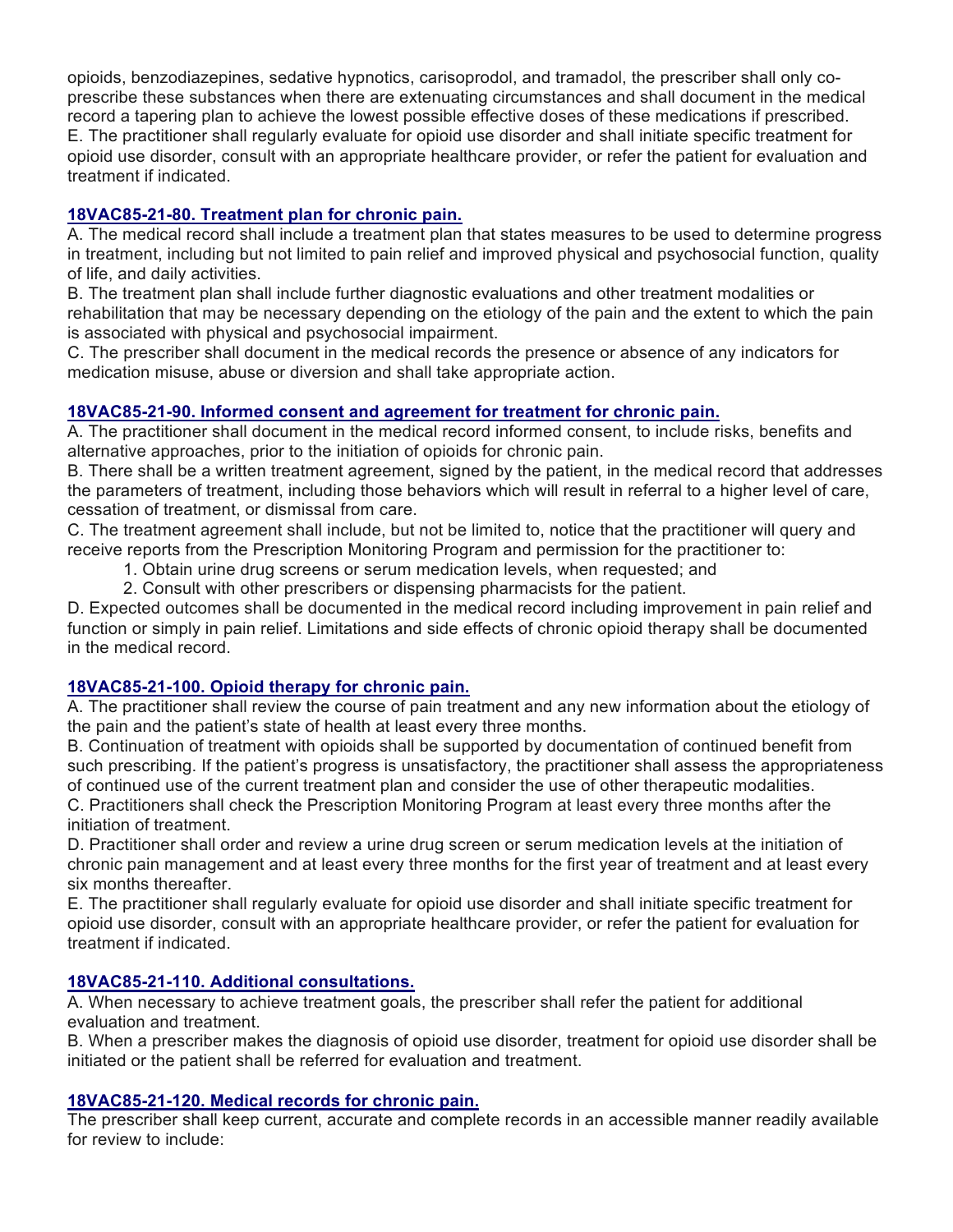- 1. The medical history and physical examination;
- 2. Past medical history;
- 3. Applicable records from prior treatment providers and/or any documentation of attempts to obtain;
- 4. Diagnostic, therapeutic and laboratory results;
- 5. Evaluations and consultations;
- 6. Treatment goals;
- 7. Discussion of risks and benefits;
- 8. Informed consent and agreement for treatment;
- 9. Treatments;
- 10. Medications (including date, type, dosage and quantity prescribed and refills).
- 11. Patient instructions; and
- 12. Periodic reviews.

# **Part. IV. Prescribing of Buprenorphine for Addiction Treatment.**

#### **18VAC85-21-130. General provisions pertaining to prescribing of buprenorphine for addiction treatment.**

A. Practitioners engaged in office-based opioid addiction treatment with buprenorphine shall have obtained a SAMHSA waiver and the appropriate Drug Enforcement Administration registration.

B. Practitioners shall abide by all federal and state laws and regulations governing the prescribing of buprenorphine for the treatment of opioid use disorder.

C. Physician assistants and nurse practitioners, who have obtained a SAMHSA waiver, shall only prescribe buprenorphine for opioid addiction pursuant to a practice agreement with a waivered doctor of medicine or doctor of osteopathic medicine.

D. Practitioners engaged in medication-assisted treatment shall either provide counseling in their practice or refer the patient to a mental health service provider, as defined in § 54.1-2400.1 of the Code of Virginia, who has the education and experience to provide substance abuse counseling. The practitioner shall document provision of counseling or referral in the medical record.

# **18VAC85-21-140. Patient assessment and treatment planning for addiction treatment.**

A. A practitioner shall perform and document an assessment that includes a comprehensive medical and psychiatric history, substance abuse history, family history and psychosocial supports, appropriate physical examination, urine drug screen, pregnancy test for women of childbearing age and ability, a check of the Prescription Monitoring Program, and, when clinically indicated, infectious disease testing for HIV, Hepatitis B, Hepatitis C and TB.

B. The treatment plan shall include the practitioner's rationale for selecting medication assisted treatment, patient education, written informed consent, how counseling will be accomplished, and a signed treatment agreement that outlines the responsibilities of the patient and the prescriber.

# **18VAC85-21-150. Treatment with buprenorphine for addiction.**

A. Buprenorphine without naloxone (buprenorphine mono-product) shall not be prescribed except:

1. When a patient is pregnant;

2. When converting a patient from methadone or buprenorphine mono-product to buprenorphine containing naloxone for a period not to exceed seven days; or

3. In formulations other than tablet form for indications approved by the FDA.

B. Buprenorphine mono-product tablets may be administered directly to patients in federally licensed opioid treatment programs (OTPs). With the exception of those conditions listed in subsection A, only the buprenorphine product containing naloxone shall be prescribed or dispensed for use offsite from the program.

C. The evidence for the decision to use buprenorphine mono-product shall be fully documented in the medical record.

D. Due to a higher risk of fatal overdose when buprenorphine is prescribed with other opioids, benzodiazepines, sedative hypnotics, carisoprodol, and tramadol, the prescriber shall only co-prescribe these substances when there are extenuating circumstances and shall document in the medical record a tapering plan to achieve the lowest possible effective doses if these medications are prescribed.